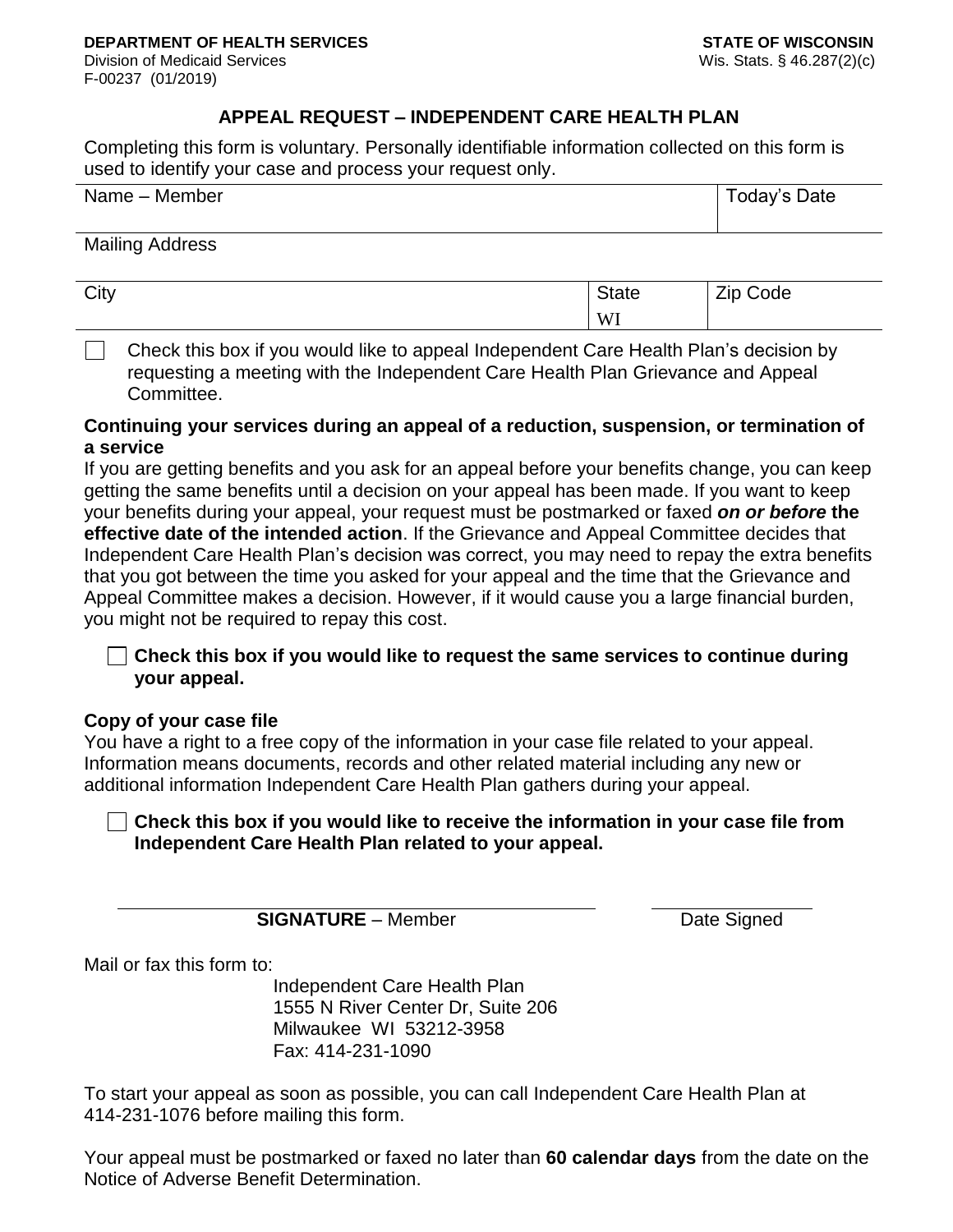Independent Care Health Plan complies with applicable Federal civil rights laws and does not discriminate on the basis of race, color, national origin, age, disability, or sex.

# **English**

ATTENTION: If you speak English, language assistance services are available to you free of charge. Call 1-800-777-4376 (TTY: 1-800-947-3529).

## **Spanish**

ATENCIÓN: Si habla español, los servicios de asistencia de idiomas están disponibles sin cargo, llame al 1-800-777-4376 (TTY: 1-800-947-3529).

### **Hmong**

CEEB TOOM: Yog koj hais lus Hmoob, kev pab rau lwm yam lus muaj rau koj dawb xwb. Hu 1-800-777-4376 (TTY: 1-800-947-3529).

### **Chinese Mandarin**

注意:如果您说中文,您可获得免费的语言协助服务。请致电1- 800-777-4376 (TTY 文字电话: 1-800-947-3529).

### **Somali**

DIGTOONI: Haddii aad ku hadasho afka Soomaaliha, adeegyada caawimada luqadda waxaa laguu heli karaa iyagoo bilaash ah. Wac 1-800-777-4376 (TTY: 1-800-947-3529).

### **Laotian**

ໝາຍເຫດ: ຖ້າທ່ານເວົາພາສາລາວ, ທ່ານສາມາດໃຊ້ການບໍລິການ ່ ່ ໍ ຊ່ວຍເຫຼືອດ້ານພາສາໄດ້ໂດຍບໍເສຍຄ່າ. ໂທ 1-800-777-4376 ໍ (TTY: 1-800-947-3529).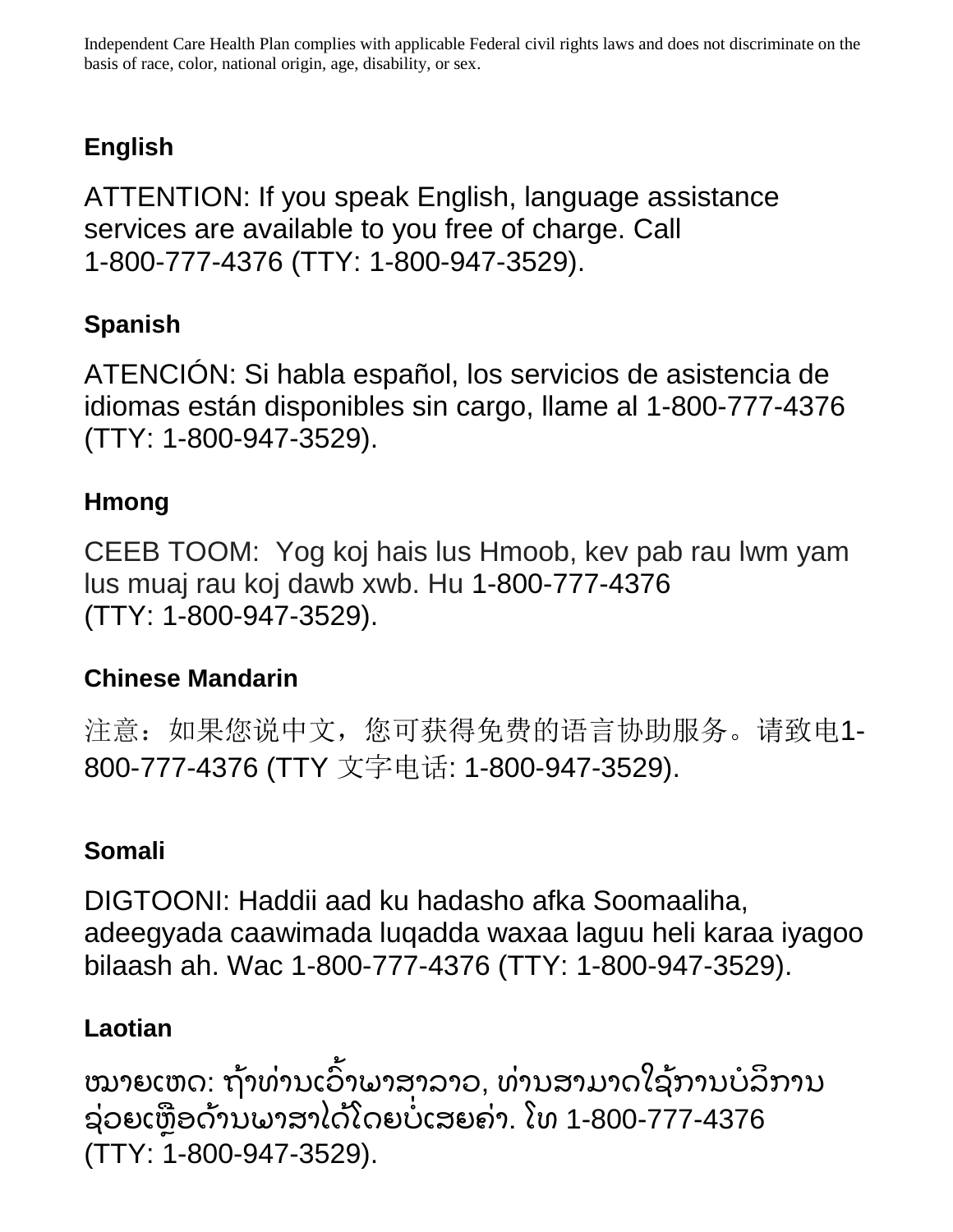# **Russian**

ВНИМАНИЕ: Если Вы говорите по-русски, Вам будут бесплатно предоставлены услуги переводчика. Позвоните по номеру: 1-800-777-4376 (TTY: 1-800-947-3529). **Burmese**

ေျက ်းဇ ်းျ ပဳ၍ န ်းဆင္ပါ - သင္သည္ျ မန္မ စက ်းေျျ ပ သ ျ ဖစပါက၊ သင္ ္ ျအ တြက အခမ ျ ဖင္ ္ ျ ဘ သ စက ်းက ညီေျရ်း ၀န္ေျဆ င္မႈမ ်း ရရ ွိန္ွိိုင္သည္။ 1-800-777-4376 (TTY: 1-800-947-3529) တြင္္ ဖိုန္ျ်းေျခၚဆွိိုပါ။

### **Arabic**

تنبيه: إذا كنتم تتحدثون العربية، تتوفر لكم مساعدة لغوية مجانية. اتصلوا بالرقم 4376-777-8001- )هاتف نصي: 3529-947-8001-(.

## **Serbo-Croatian**

PAŽNJA: Ako govorite srpsko-hrvatski imate pravo na besplatnu jezičnu pomoć. Nazovite 1-800-777-4376 (telefon za gluhe: 1-800-947-3529).

Independent Care Health Plan

- Provides free aids and services to people with disabilities to communicate effectively with us, such as:
	- o Qualified sign language interpreters
	- o Written information in other formats (large print, audio, accessible electronic formats, other formats)
- Provides free language services to people whose primary language is not English, such as:
	- o Qualified interpreters